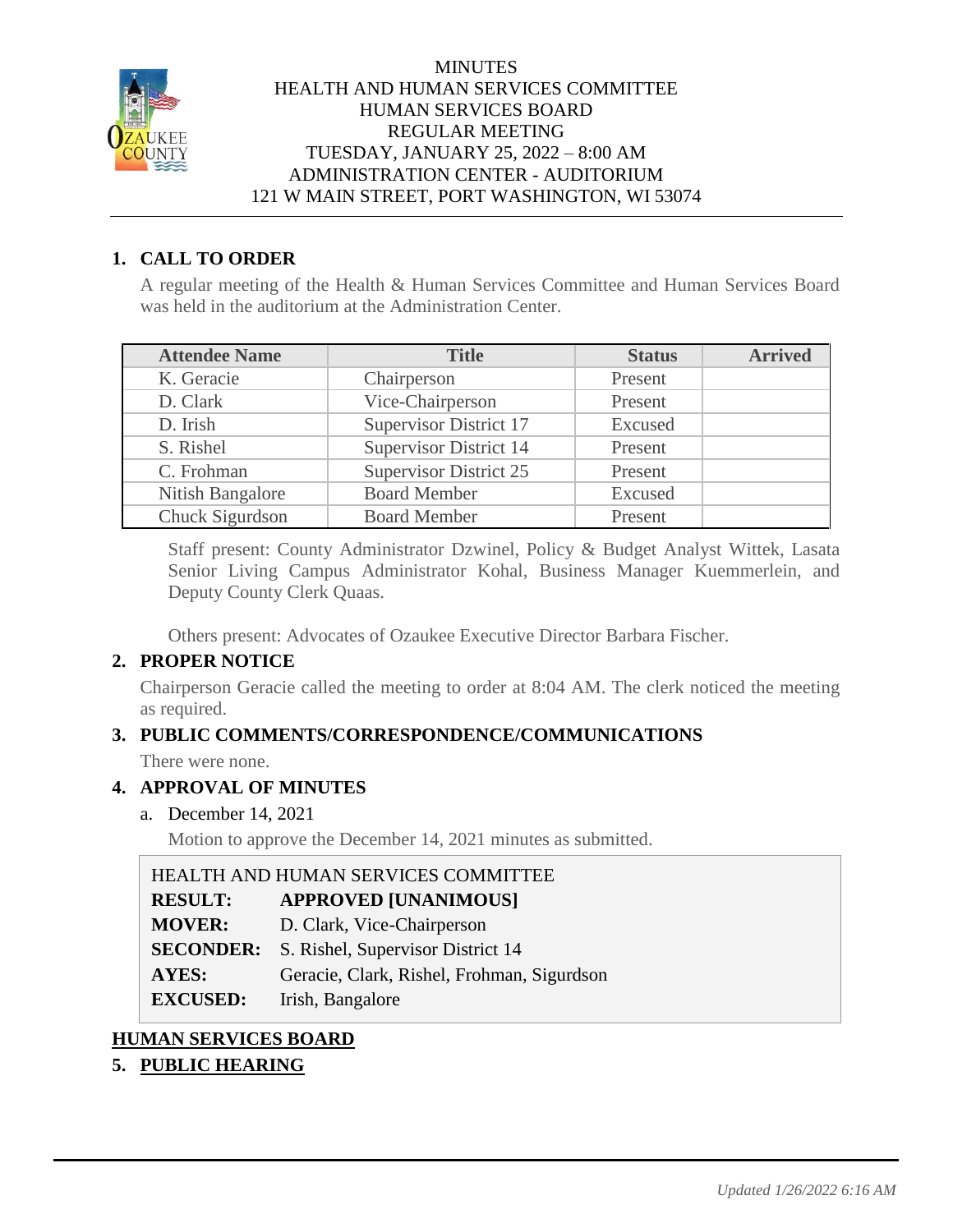#### *The Human Services Board of Ozaukee County will conduct a public hearing regarding its proposed application for Community Development Block Grant – Coronavirus Program (CDBG-CV) funds.*

Chairperson Geracie opened the Public Hearing at 8:05 AM. Mr. Wittek provided an overview of each of the items listed for the public hearing.

- a. Identification of total potential funds
- b. Eligible CDBG activities
- c. Presentation of identified community development needs
- d. Identification of any community development needs by public
- e. Presentation of activities proposed for CDBG application, including potential residential displacement.
- f. Citizen input regarding proposed and other CDBG activities

Ms. Fischer presented details on the proposed shelter expansion.

There was no public in attendance. Chairperson Geracie closed the Public Hearing at 8:15 AM.

# **6. ACTION ITEM**

a. Submission and Acceptance of Community Development Block Grant Coronavirus Program (CDBG-CV) - Advocates Expansion

Motion to approve the submittal of an application for the Community Development Block Grant for Coronavirus (CDBG-CV) to support Advocates of Ozaukee Domestic Abuse Shelter expansion.

# HEALTH AND HUMAN SERVICES COMMITTEE

**RESULT: APPROVED [UNANIMOUS]**

**MOVER:** D. Clark, Vice-Chairperson

**SECONDER:** S. Rishel, Supervisor District 14

**AYES:** Geracie, Clark, Rishel, Frohman, Sigurdson

**EXCUSED:** Irish, Bangalore

# **HEALTH & HUMAN SERVICES COMMITTEE**

# **7. LASATA CAMPUS**

#### *a. Discussion Items:*

1. Vaccine Mandate

Discussion on staff vaccine status, staff testing, and mask usage.

#### 2. 2021 Preliminary Financials

Discussion on the effect that COVID has had on the census decline, staffing costs, positioning Lasata for the future, and exploring Community-Based Residential Facility possibilities.

#### *b. Management/Financial/Informational Reports*

- 1. Lasata Campus Monthly Reports
	- There were no questions.

# **8. VETERANS SERVICES OFFICE**

#### *a. Management/Financial/Informational Reports*

1. Veterans Services Report